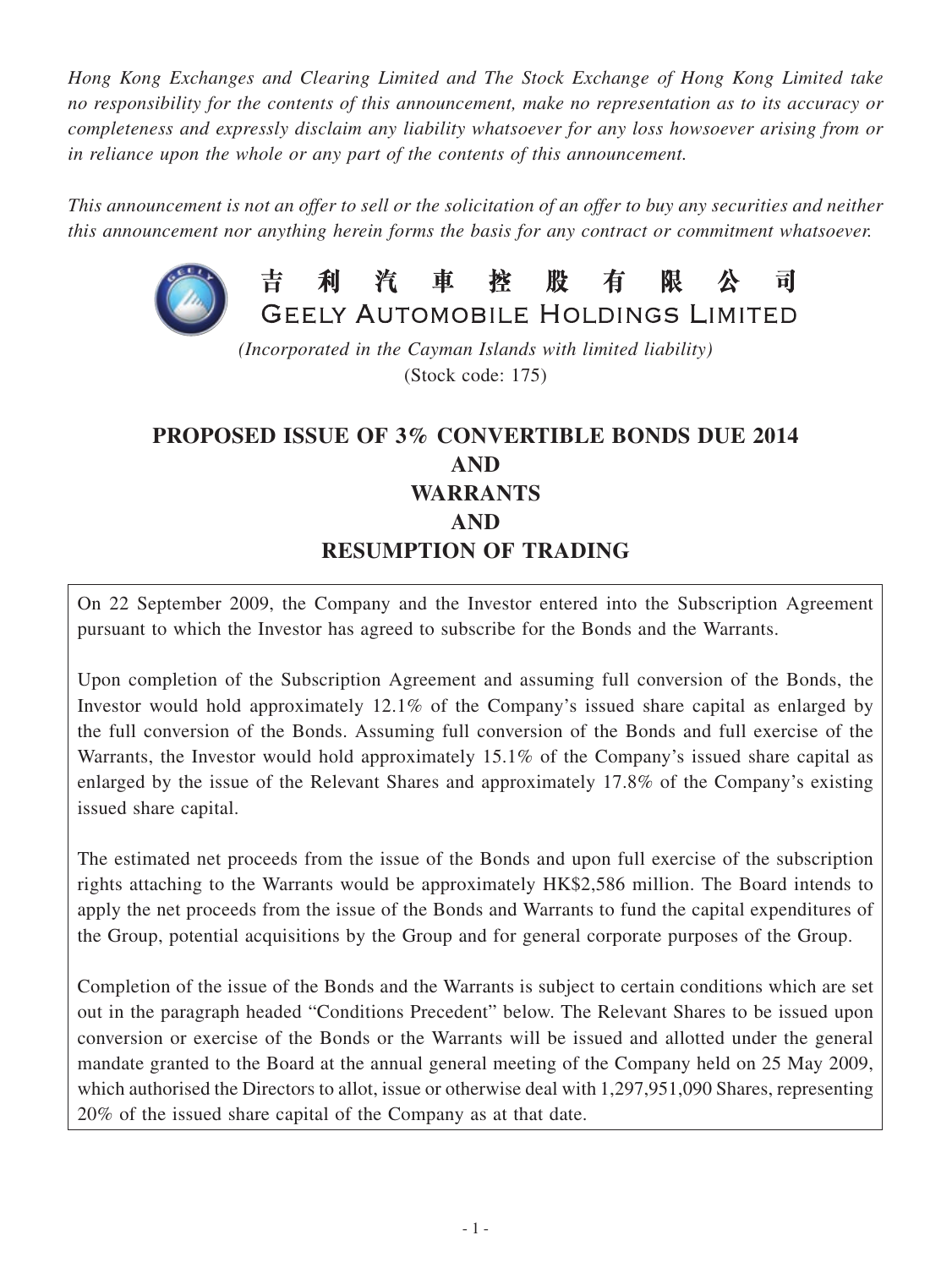The Company will apply to the Stock Exchange for the listing of, and permission to deal in, the Relevant Shares.

# **As the Subscription Agreement may or may not complete, Shareholders and prospective investors are advised to exercise caution when dealing in the Shares.**

At the request of the Company, trading in the Shares on the Stock Exchange has been suspended since 9:30 a.m. (Hong Kong time) on 16 September 2009 pending the release of this announcement, and an application has been made for the resumption of trading in the Shares on the Stock Exchange with effect from 9:30 a.m. (Hong Kong time) on 23 September 2009.

# **THE SUBSCRIPTION AGREEMENT**

The Company has entered into the Subscription Agreement with the Investor on 22 September 2009 pursuant to which the Investor agrees to subscribe for (i) 3% convertible bonds due 2014 with a principal amount of HK\$1,897 million, and (ii) the Warrants.

# **Date of the Subscription Agreement:**

22 September 2009

# **Parties:**

- (1) The Company; and
- (2) GS Capital Partners VI Fund, L.P., a limited partnership established in Delaware and an affiliate of The Goldman Sachs Group, Inc..

To the best knowledge, information and belief of the Directors, and having made all reasonable enquires, the Investor and its ultimate beneficial owners are independent third parties not connected with the Company or any of its connected persons.

## **Principal terms of the Bonds**

Set out below is a summary of the principal terms of the Bonds:

| Issuer           | The Company                                                                  |
|------------------|------------------------------------------------------------------------------|
| Principal amount | HK\$1,897 million                                                            |
| Maturity date    | The date falling on the fifth anniversary of the issue date of the<br>Bonds. |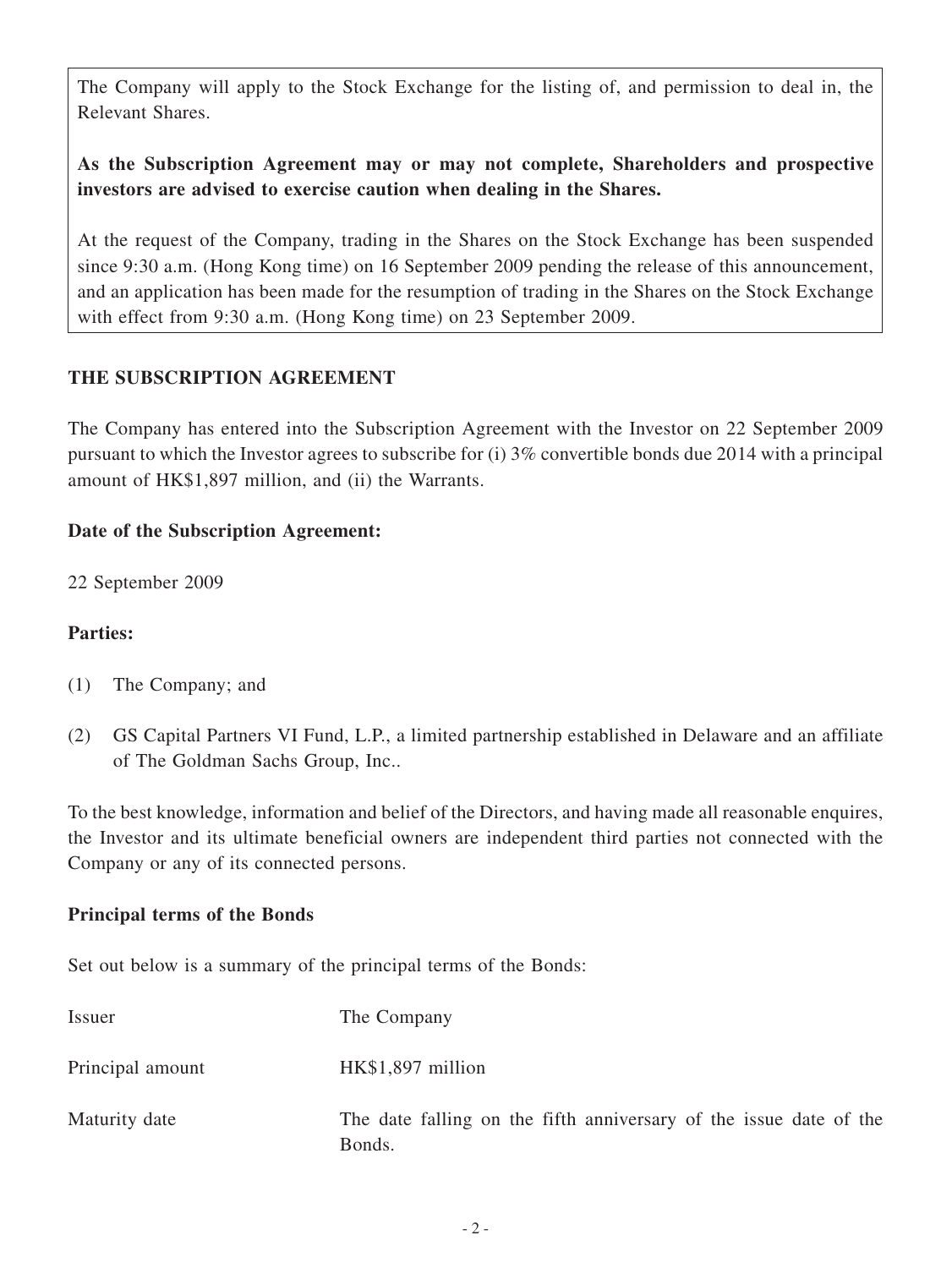| Issue price                                                                    | 100% of the principal amount of the Bonds, payable by the Investor<br>in full at completion of the Subscription Agreement.                                                                                                                                                                                                                                                                                                                                                                                                              |
|--------------------------------------------------------------------------------|-----------------------------------------------------------------------------------------------------------------------------------------------------------------------------------------------------------------------------------------------------------------------------------------------------------------------------------------------------------------------------------------------------------------------------------------------------------------------------------------------------------------------------------------|
| Interest                                                                       | The Bonds bear interest from the issue date of the Bonds at the rate<br>of 3% per annum on the principal amount of the Bonds outstanding.<br>The interest will be payable by the Company annually in arrears.                                                                                                                                                                                                                                                                                                                           |
| Conversion period                                                              | The Bondholder has the right to convert all or part of the principal<br>amount of the Bonds into new ordinary shares of the Company at<br>any time after the issue date of the Bonds until and including the<br>seventh Business Day immediately preceding the maturity date. Any<br>Conversion Shares arising from the conversion of Bond within 12<br>months from the issue date of the Bonds will be subject to a lock-up<br>until the date which is 12-month after the issue date of the Bonds.                                     |
| Conversion price                                                               | HK\$1.90 per Conversion Share, subject to adjustment in accordance with<br>the terms of the Bonds including, among other things, consolidation,<br>subdivision or reclassification of Shares, a capitalisation of profits<br>or reserves, capital distribution, a rights issues of securities, an issue<br>of securities at less than the current market price, a modification of<br>rights of conversion and other offers to shareholders.                                                                                             |
| Number of Conversion<br>Shares issuable                                        | 998,423,000 Conversion Shares will be issued upon full conversion<br>of the Bonds based on the initial conversion price of HK\$1.90.                                                                                                                                                                                                                                                                                                                                                                                                    |
| Redemption at maturity                                                         | Unless previously redeemed, converted or purchased and cancelled as<br>provided in the terms and conditions of the Bonds, each Bond will be<br>redeemed on maturity at a value equal to $(1)$ 100% of the outstanding<br>principal amount, and (2) all accrued and unpaid interest.                                                                                                                                                                                                                                                     |
| Redemption at the option<br>of the Bondholder in<br>relation to certain events | The Bondholder will have the option to require the Company to<br>redeem any Bond held by him upon the occurrence of (i) a Change<br>of Control; (ii) a delisting of the Company or suspension of the Shares<br>of the Company for a continuous period of more than 20 trading days;<br>or (iii) an Event of Default (as defined in the Bond Instrument), in<br>each case, at a value equal to the higher of $(1)$ 1.5 times the principal<br>amount and (2) an amount that will provide an internal rate of return<br>of 15% per annum. |
| Redemption at the option<br>of the Bondholder                                  | The Investor will have the option to require the Company to redeem<br>any outstanding Bonds held by it at any time on the third anniversary<br>of the issue of the Bonds and on each date falling at intervals of 6<br>months thereafter until the maturity date of the Bonds.                                                                                                                                                                                                                                                          |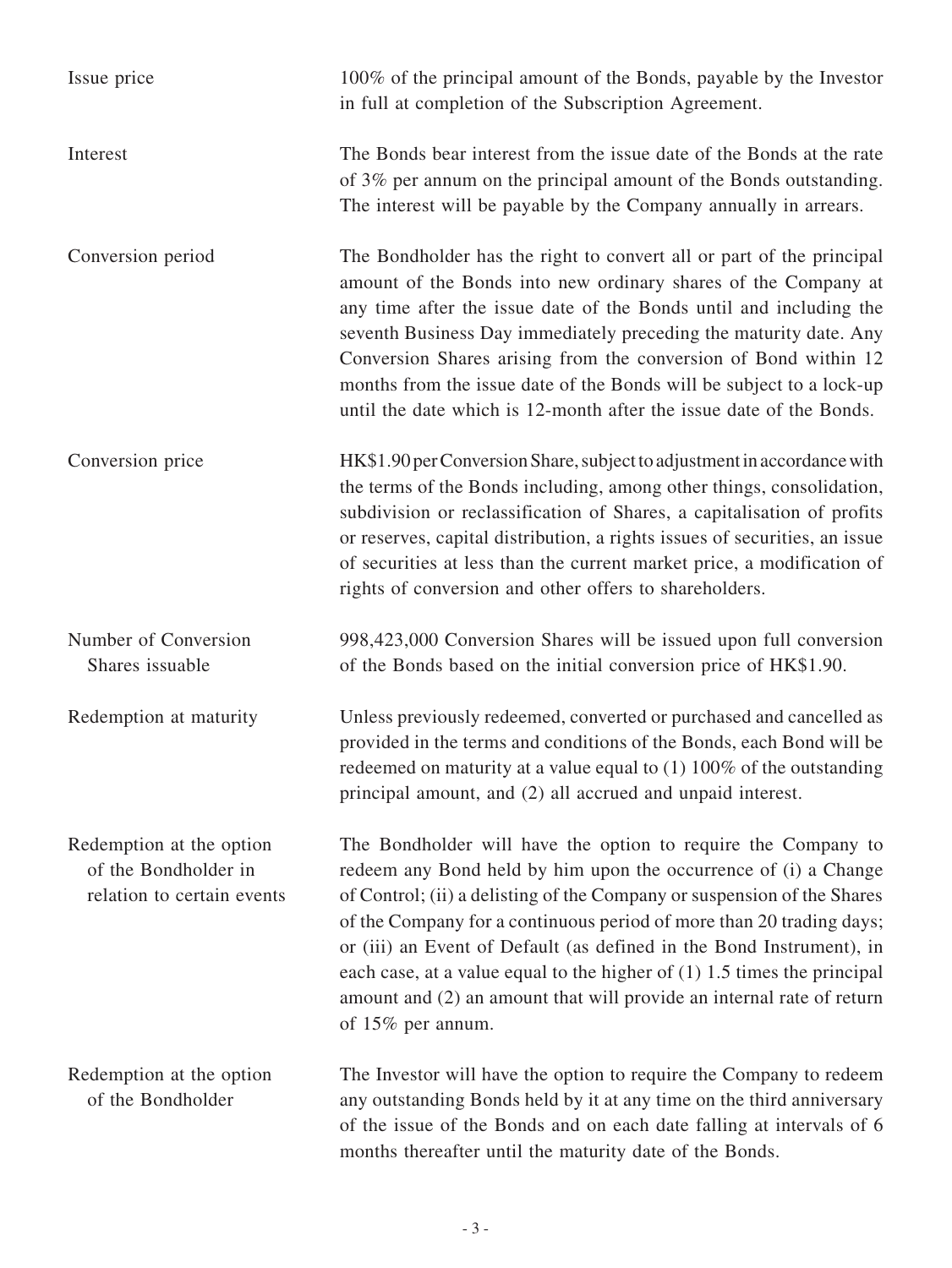| Transferability/Lock-up | Other than during the Closed Period, the Bonds are freely transferable,<br>but in minimum denominations of HK\$1 million of principal amount<br>provided that the Bonds will be subject to a lock-up until the date<br>which is 12-month after the issue date of the Bonds. |
|-------------------------|-----------------------------------------------------------------------------------------------------------------------------------------------------------------------------------------------------------------------------------------------------------------------------|
| <b>Status</b>           | The Bonds will represent direct, unconditional, unsubordinated and<br>unsecured obligations of the Company and will at all times rank part<br><i>passu</i> with all existing and future unsubordinated and unsecured<br>obligations of the Company.                         |

#### **Comparison of conversion price**

The initial conversion price of HK\$1.90 per Conversion Share was arrived at after arm's length negotiation between the Company and the Investor and represents:

- (i) a premium of approximately 6.1% over the closing price of the Shares of HK\$1.79 as quoted on the Stock Exchange on the Last Trading Day;
- (ii) a discount of approximately 2.5% to the average closing price of HK\$1.95 per Share for the last 5 consecutive trading days up to and including the Last Trading Day;
- (iii) a discount of approximately 0.1% over the average closing price of HK\$1.90 per Share for the last 30 consecutive trading days up to and including the Last Trading Day; and
- (iv) a premium of approximately 6.1% to the average closing price of HK\$1.80 per Share for the last 60 consecutive trading days up to and including the Last Trading Day.

#### **Conversion Shares**

Assuming full conversion of the Bonds at the conversion price of HK\$1.90 per Conversion Share, the Bonds will be convertible into approximately 998,423,000 Conversion Shares, representing approximately 12.1% of the issued share capital of the Company as enlarged by the issue of the Conversion Shares and approximately 13.7% of the existing issued share capital of the Company.

The Conversion Shares have a nominal value of HK\$19,968,460 and a market value of approximately HK\$1,787 million based on the closing price of the Shares of HK\$1.79 on 15 September 2009.

The Company will apply to the Stock Exchange for the listing of, and permission to deal in, the Conversion Shares. The Conversion Shares will rank *pari passu* in all respects with the Shares then in issue on the relevant conversion date.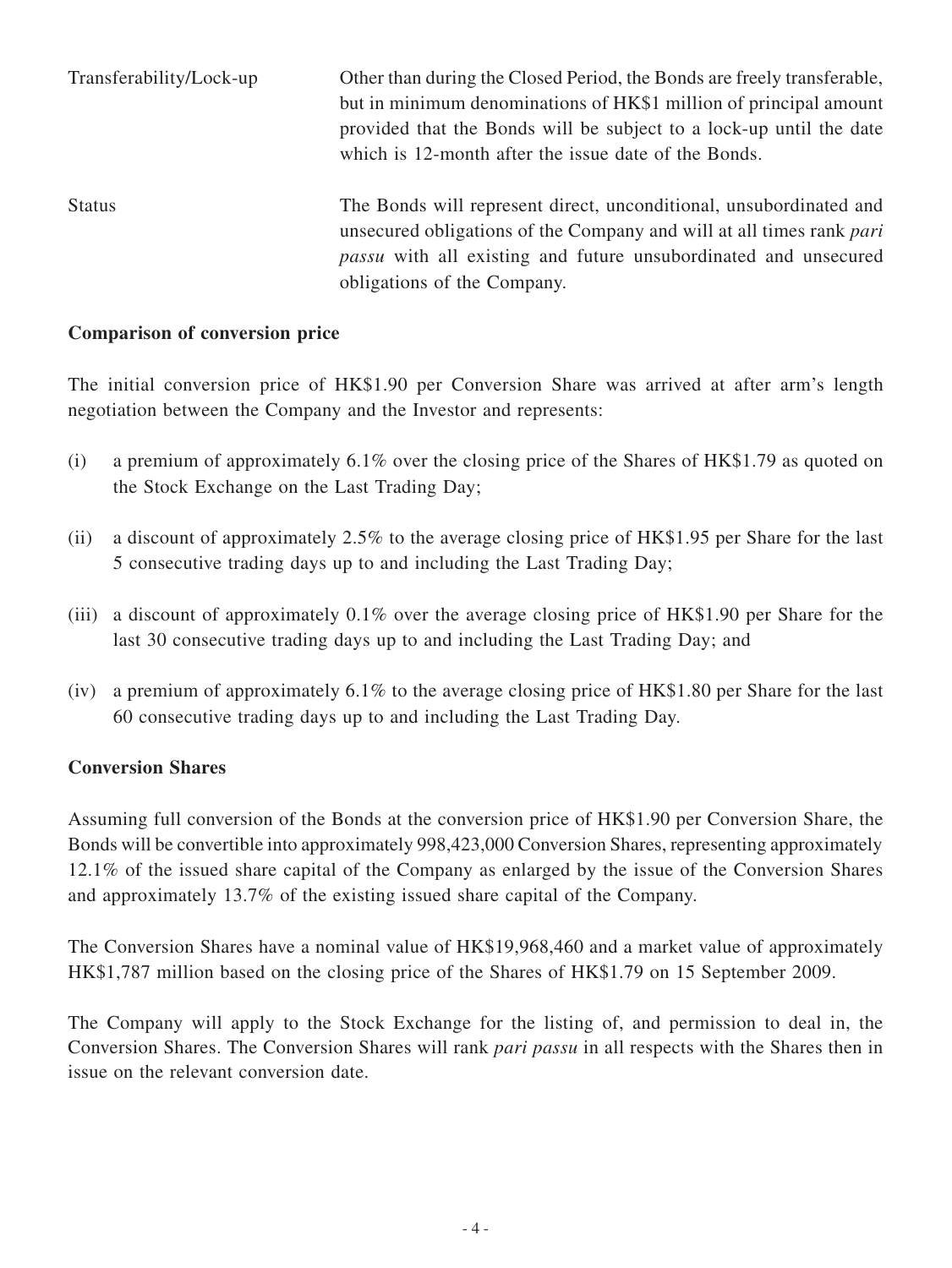# **Principal terms of the Warrants**

Set out below is a summary of the principal terms of the Warrants:

| Issuer:                             | The Company                                                                                                                                                                                                                                                                                                                                                                                                                                                                                                                                                |
|-------------------------------------|------------------------------------------------------------------------------------------------------------------------------------------------------------------------------------------------------------------------------------------------------------------------------------------------------------------------------------------------------------------------------------------------------------------------------------------------------------------------------------------------------------------------------------------------------------|
| Number of Warrants to<br>be issued: | 299,526,900                                                                                                                                                                                                                                                                                                                                                                                                                                                                                                                                                |
| Subscription price:                 | <b>Nil</b>                                                                                                                                                                                                                                                                                                                                                                                                                                                                                                                                                 |
| Exercise price:                     | HK\$2.30 per Share, subject to adjustment in accordance with the<br>terms of the Warrants including, among other things, consolidation,<br>subdivision or reclassification of Shares, a capital distribution, a rights<br>issues of securities, an issue of securities at less than the current<br>market price, a modification of rights of conversion and other offers<br>to shareholders.                                                                                                                                                               |
| Exercise period:                    | The Warrants can be exercised in part or in whole at any time from<br>the issue date of the Warrants until and including the seventh Business<br>Day immediately preceding the seventh anniversary of the issuance<br>of the Warrants.                                                                                                                                                                                                                                                                                                                     |
| Status:                             | The Warrants will rank <i>pari passu</i> in all respects with one another.                                                                                                                                                                                                                                                                                                                                                                                                                                                                                 |
| Number of Shares issuable:          | Upon the full exercise of the Warrants, 299,526,900 Shares will fall<br>to be issued and represent approximately 4.0% of the issued share<br>capital of the Company as enlarged by the allotment and issue of<br>the Warrant Exercise Shares and approximately 4.1% of the existing<br>issued share capital of the Company, and assuming full conversion<br>of the Conversion Shares, approximately 3.5% of the issued share<br>capital of the Company as enlarged by the allotment and issue of the<br>Conversion Shares and the Warrant Exercise Shares. |
| Transferability                     | The Warrants are freely transferable, but in minimum tranches of<br>250,000 Warrants.                                                                                                                                                                                                                                                                                                                                                                                                                                                                      |

# **Comparison of exercise price**

The initial exercise price of HK\$2.30 per Warrant Exercise Share (subject to adjustment) represents:

(i) a premium of approximately 28.5% over the closing price of the Shares of HK\$1.79 as quoted on the Stock Exchange on the Last Trading Day;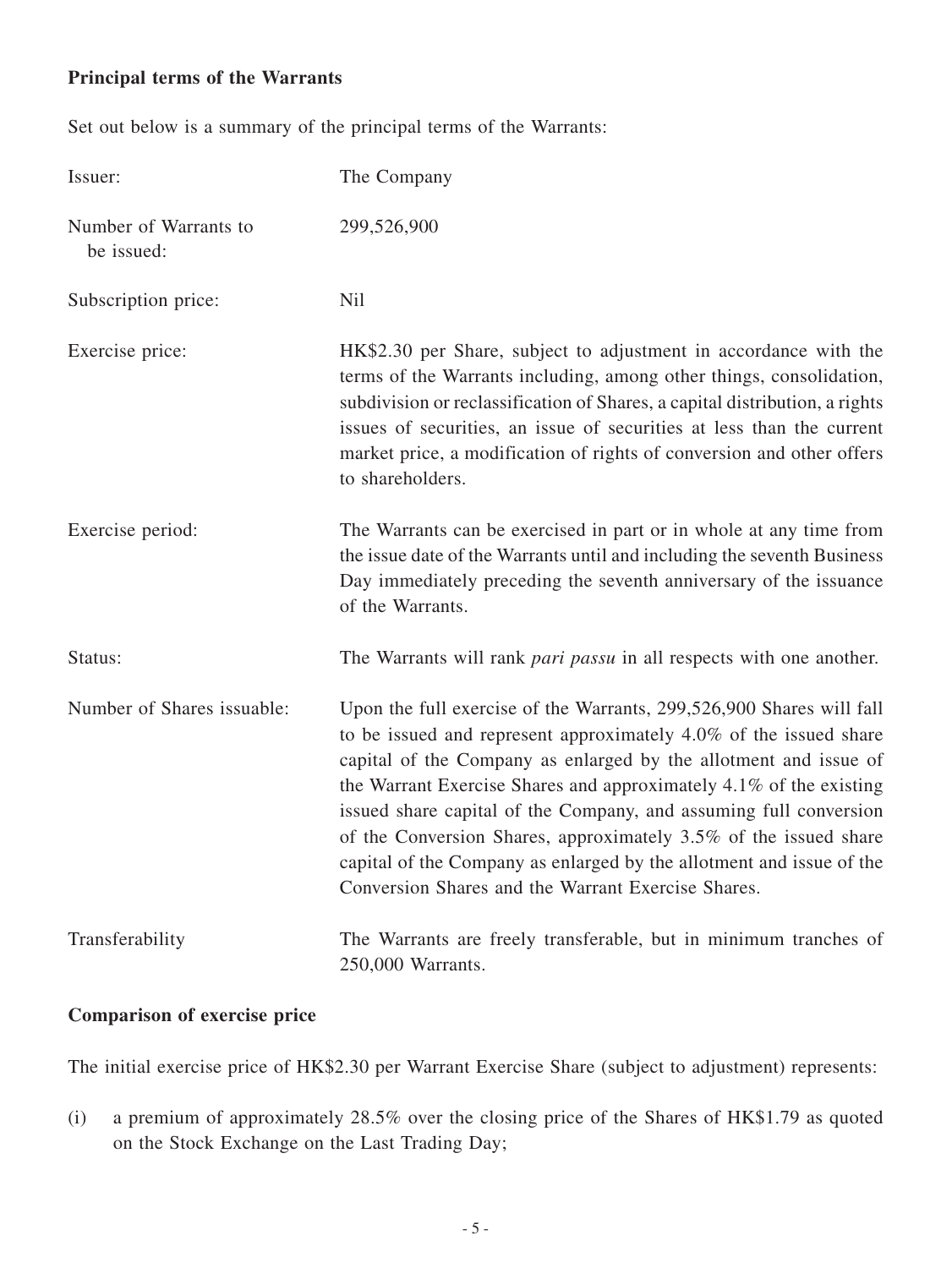- (ii) a premium of approximately 18.1% over the average closing price of HK\$1.95 per Share for the last 5 consecutive trading days up to and including the Last Trading Day.
- (iii) a premium of approximately 20.9% over the average closing price of HK\$1.90 per Share for the last 30 consecutive trading days up to and including the Last Trading Day; and
- (iv) a premium of approximately 28.4% to the average closing price of HK\$1.80 per Share for the last 60 consecutive trading days up to and including the Last Trading Day.

The Warrant Exercise Shares have a nominal value of HK\$5,990,538 and a market value of HK\$536 million based on the closing price of the Shares of HK\$1.79 on 15 September 2009.

The Company will apply to the Stock Exchange for the listing of, and permission to deal in, the Warrant Exercise Shares. The Warrant Exercise Shares will rank *pari passu* in all respects with the Shares then in issue on the relevant exercise date.

## **Conditions precedent**

The obligations of the Investor to complete the subscription of the Bonds and the Warrants under the Subscription Agreement are conditional upon, amongst other conditions:

- (a) the Stock Exchange having granted conditional permission for the listing of and permission to deal in the Conversion Shares and the Warrant Exercise Shares arising on conversion of the Bonds and exercise of the Warrants respectively (and such listing and permission not subsequently having been revoked prior to closing of the issue of the Bonds and the Warrants);
- (b) completion of satisfactory confirmatory financial and legal due diligence of the Company and its subsidiaries;
- (c) there has not been a Change of Control; and
- (d) each of the continuing connected transactions described in the circular of the Company to the Shareholders dated 8 September 2009 having been duly approved by independent shareholders in accordance with the Listing Rules.

Completion of the Subscription Agreement is expected to take place on the 25th Business Day after the later to occur of the fulfillment of condition (a) and condition (b), and in any event not later than 20 November 2009, or such other date that the Company and the Investor may agree.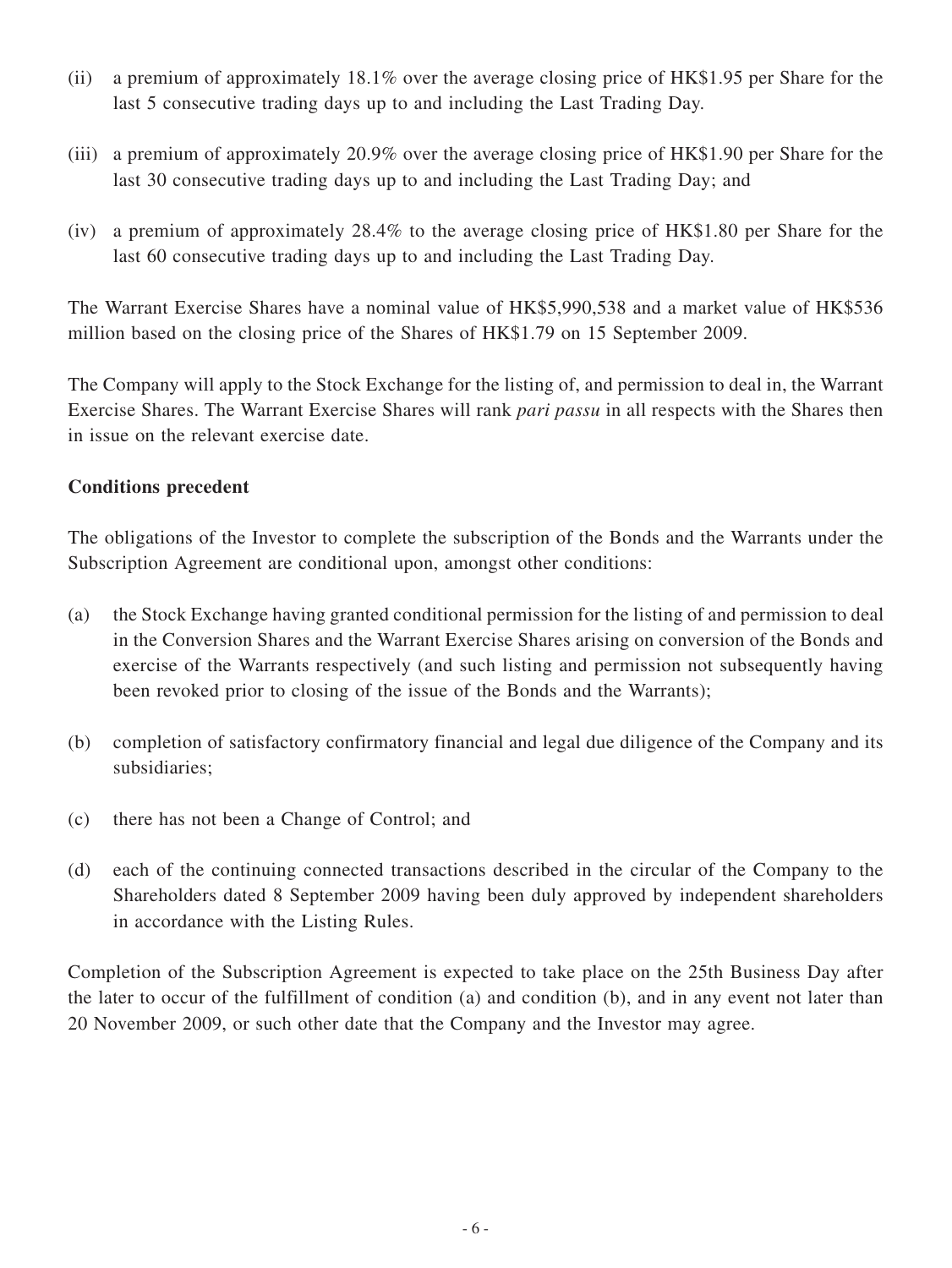## **TERMINATION**

The Company may give a termination notice to the Investor at any time after 16 November 2009 and prior to the issue of the Bonds and the Warrants to the Subscriber on the date of issue of the Bonds and the Warrants if by 16 November 2009 the Investor shall not have notified it that it has completed satisfactory confirmatory financial and legal due diligence for the purposes of the condition precedent set out in paragraph (b) under the section titled "Conditions precedent" of this announcement.

The Investor may give a termination notice to the Company at any time prior to the issue of the Bonds and the Warrants if, amongst other events, the condition precedent set out in paragraph (a) under the section titled "Conditions precedent" of this announcement has not been satisfied or waived by the Investor on or before 16 November 2009 and any of the other conditions precedent (other than the condition set out in paragraph (b) under the section titled "Conditions precedent" of this announcement) are not satisfied or waived by the Investor by the date of issue of the Bonds and the Warrants.

If the Subscription Agreement is terminated in accordance the abovementioned (and without limiting any party's rights to claim damages), all obligations of the parties under the Subscription Agreement shall end except for those expressly stated to continue without limit in time.

# **DIRECTOR NOMINATION RIGHTS OF THE INVESTOR**

The Company has agreed and undertaken to the Investor in the Subscription Agreement that, subject to completion of the Subscription Agreement and to the extent that the Company does not contravene or do any act or thing that will result in any breach of any mandatory requirements under applicable law, the Listing Rules of any of the duties and obligations of the directors of the Company under applicable law and the Listing Rules from time to time, it shall appoint one (1) person nominated by the Investor as a non-executive Director (the "**Nominated Director**").

For the avoidance of doubt, if any Nominated Director is removed by a resolution of shareholders of the Company, or is not re-appointed by the shareholders of the Company at any annual general meeting, the Company shall not be considered to be in breach of the abovementioned provision in the Subscription Agreement. The Subscriber has agreed and acknowledged that the nomination and appointment of the Nominated Director will follow the procedures of the Company with regard to the nomination and appointment of all Directors, including evaluating whether the proposed person to be Nominated Director is suitably qualified to become a Director before such person is recommended to the Board for consideration and agrees and acknowledges that the Board has the right to reasonably refuse to appoint any particular individual nominated to be the Nominated Director.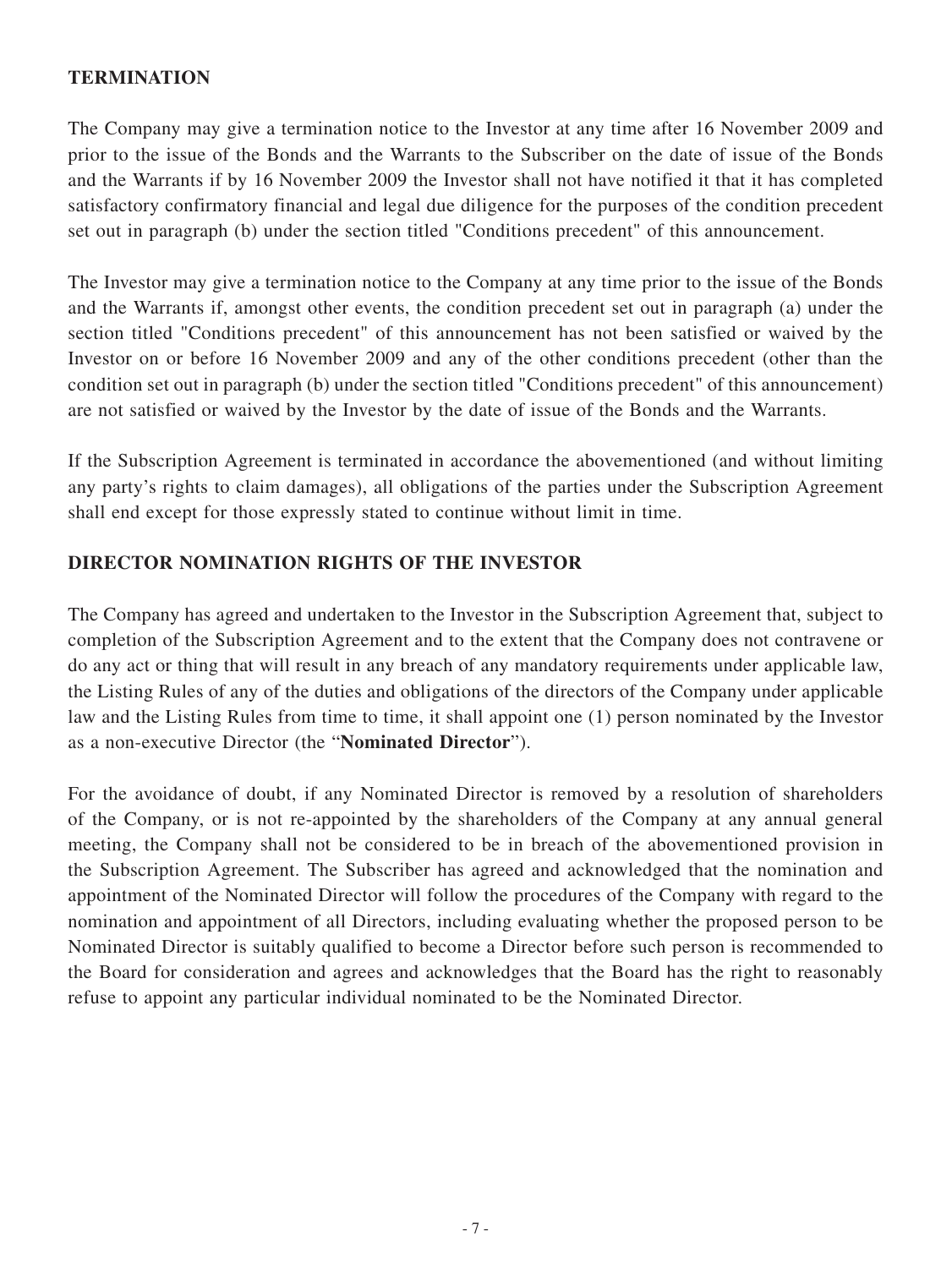# **OTHER UNDERTAKINGS OF THE COMPANY**

The Company has undertaken to the Investor in the Bond Instrument that, for so long as at least thirty per cent. (30%) of the original principal amount of the Bonds remains outstanding, save with the written approval of holders of not less than three-quarters in aggregate principal amount of the Bonds then outstanding, amongst other matters,

- (a) it will not, and will procure that none of its subsidiaries shall enter into any agreement which will constitute a major transaction or a very substantial acquisition or disposals for the purposes of the Listing Rules (including reverse takeovers and spin-offs) and any other notifiable transactions which would require shareholders approval under the Listing Rules save as provided in the Bond Instrument;
- (b) it will not, and will procure that none of its subsidiaries shall enter into any agreement, involving the acquisition or disposal of any entity, assets or business which would constitute a connected transaction under the Listing Rules which is subject to approval by independent shareholders of the Company in accordance with the Listing Rules save as provided in the Bond Instrument; and
- (c) the Net Debt (as defined in the Bond Instrument) divided by EBITDA (as defined in the Bond Instrument) will be less than or equal to two.

## **GENERAL MANDATE**

No shareholders' approval is required for the proposed issue of the Bonds and the Warrants, and the Relevant Shares will be issued under the general mandate granted to the Board at the annual general meeting of the Company held on 25 May 2009, which authorised the Directors to allot, issue or otherwise deal with 1,297,951,090 Shares, representing 20% of the issued share capital of the Company as at that date. As at the date hereof, no Shares had been issued pursuant to the aforesaid existing general mandate. The Conversion Shares and the Warrant Exercise Shares to be issued at the initial conversion price and the initial exercise price, respectively, will cover approximately all of such general mandate.

Save for the share options in respect of 255,520,000 Shares which have been issued to certain directors and employees of the Group under the Share Option Scheme as at the date of this announcement, the Company does not have any outstanding options or convertible securities as at the date of this announcement. There will be no adjustments to the abovementioned share options as a result of the issue of the Bonds and the Warrants.

## **APPLICATION FOR LISTING**

The Company will apply to the Listing Committee of the Stock Exchange for listing of, and permission to deal in, the Conversion Shares which may fall to be issued upon conversion of the Bonds and the Warrant Exercise Shares which may fall to be issued upon exercise of the subscription rights attaching to the Warrants.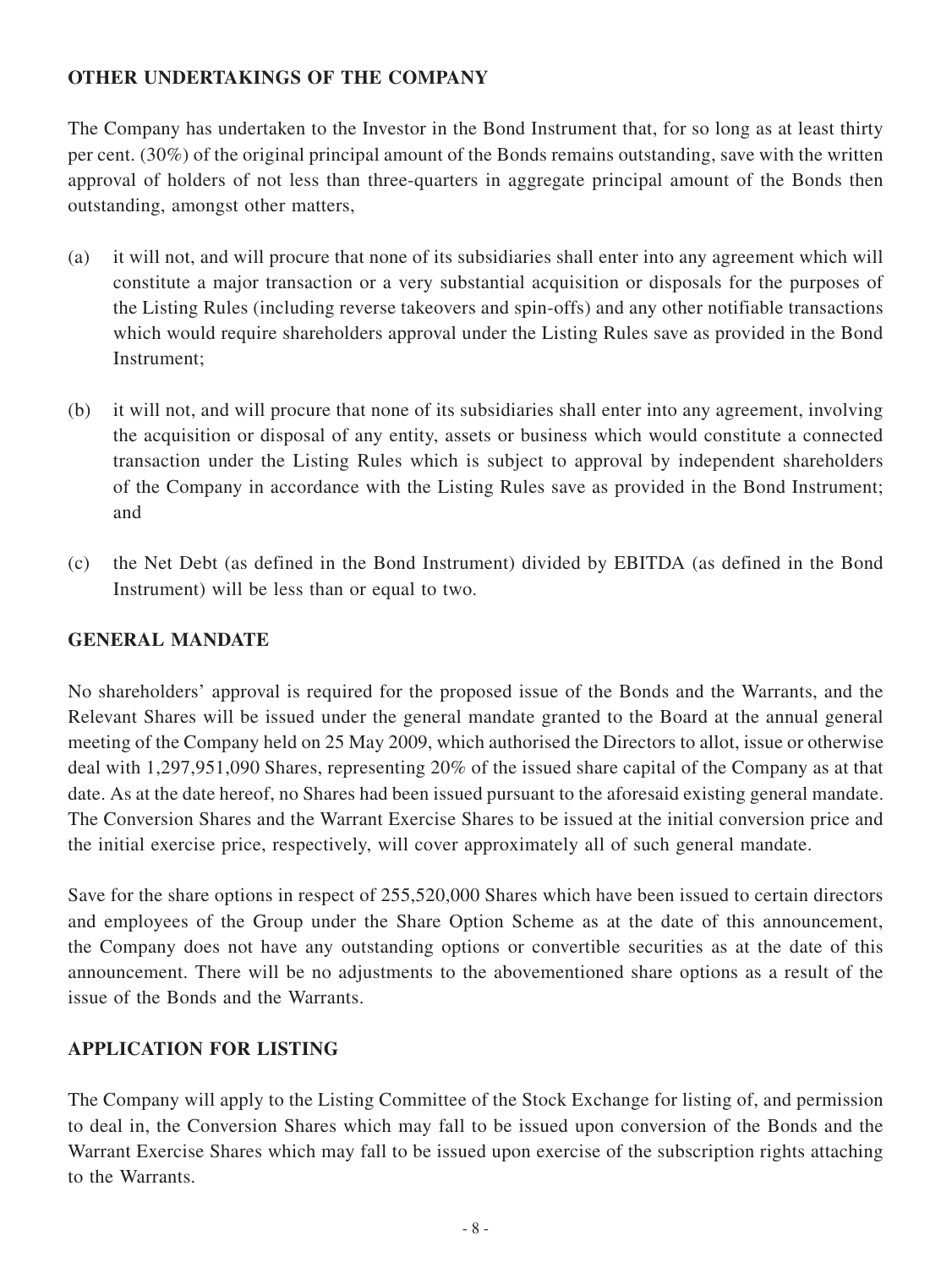## **REASONS FOR entering into THE SUBSCRIPTION AGREEMENT AND USE OF PROCEEDS**

The Board considers entering into the Subscription Agreement to be part of the Group's effort in attracting independent and significant shareholders who share its business vision and can add considerable value by bringing international best practices in business strategy and corporate governance. The Investor is an affiliate of The Goldman Sachs Group, Inc., a leading global investment bank, securities and investment management firm and the Subscription Agreement provides a solid foundation for the strategic relationship between the Investor and the Company.

The Board believes that although the issue of the Relevant Shares upon conversion or exercise of the Bonds or the Warrants will lead to a potential dilution effect on the shareholding of the Company, the Subscription Agreement also represents an opportunity to strengthen the capital base of the Company and the position of the Group to take advantage of future business opportunities in the automobile industry.

The estimated net proceeds from the issue of the Bonds would be approximately HK\$1,897 million and upon full exercise of the subscription rights attaching to the Warrants, the estimated net proceeds of approximately HK\$689 million will be raised. The Company intends to apply the net proceeds from the issue of the Bonds and Warrants to fund the capital expenditures of the Group, potential acquisitions by the Group and for general corporate purposes of the Group.

## **SHAREHOLDING OF THE COMPANY**

The table below sets out the Company's shareholding structure as at the date of this announcement and upon the full conversion of the Bonds and full exercise of the subscription rights attaching to the Warrants.

|                                                                | <b>Shareholding</b><br>as at the date<br>of this announcement |       | <b>Shareholding</b><br>immediately after<br>completion and upon<br>full conversion of the<br>Bonds but before any<br>exercise of the Warrants |       | <b>Shareholding</b><br>immediately after<br>completion and<br>upon full conversion<br>of the Bonds and full<br>exercise of the Warrants |       |
|----------------------------------------------------------------|---------------------------------------------------------------|-------|-----------------------------------------------------------------------------------------------------------------------------------------------|-------|-----------------------------------------------------------------------------------------------------------------------------------------|-------|
|                                                                | <i>No.</i> of<br><b>Shares</b>                                | $\%$  | No. of<br><b>Shares</b>                                                                                                                       | $\%$  | No. of<br><b>Shares</b>                                                                                                                 | $\%$  |
| Mr. Li and his associates                                      | 3,751,159,000                                                 | 51.54 | 3,751,159,000                                                                                                                                 | 45.33 | 3,751,159,000                                                                                                                           | 43.75 |
| Other substantial<br>shareholders<br>The Investor              |                                                               |       | 998,423,000                                                                                                                                   | 12.06 | 1,297,949,900                                                                                                                           | 15.13 |
| <b>TOSCAfund Asset</b><br>Management LLP<br>and its associates | 569,766,371                                                   | 7.83  | 569,766,371                                                                                                                                   | 6.88  | 569,766,371                                                                                                                             | 6.64  |
| <b>FMR LLC</b>                                                 | 447,620,000                                                   | 6.15  | 447,620,000                                                                                                                                   | 5.41  | 447,620,000                                                                                                                             | 5.22  |
| Other public Shareholders                                      | 2,509,610,079                                                 | 34.48 | 2,509,610,079                                                                                                                                 | 30.32 | 2,509,610,079                                                                                                                           | 29.26 |
| <b>Total</b>                                                   | 7,278,155,450                                                 | 100.0 | 8,276,578,450                                                                                                                                 | 100.0 | 8,576,105,350                                                                                                                           | 100.0 |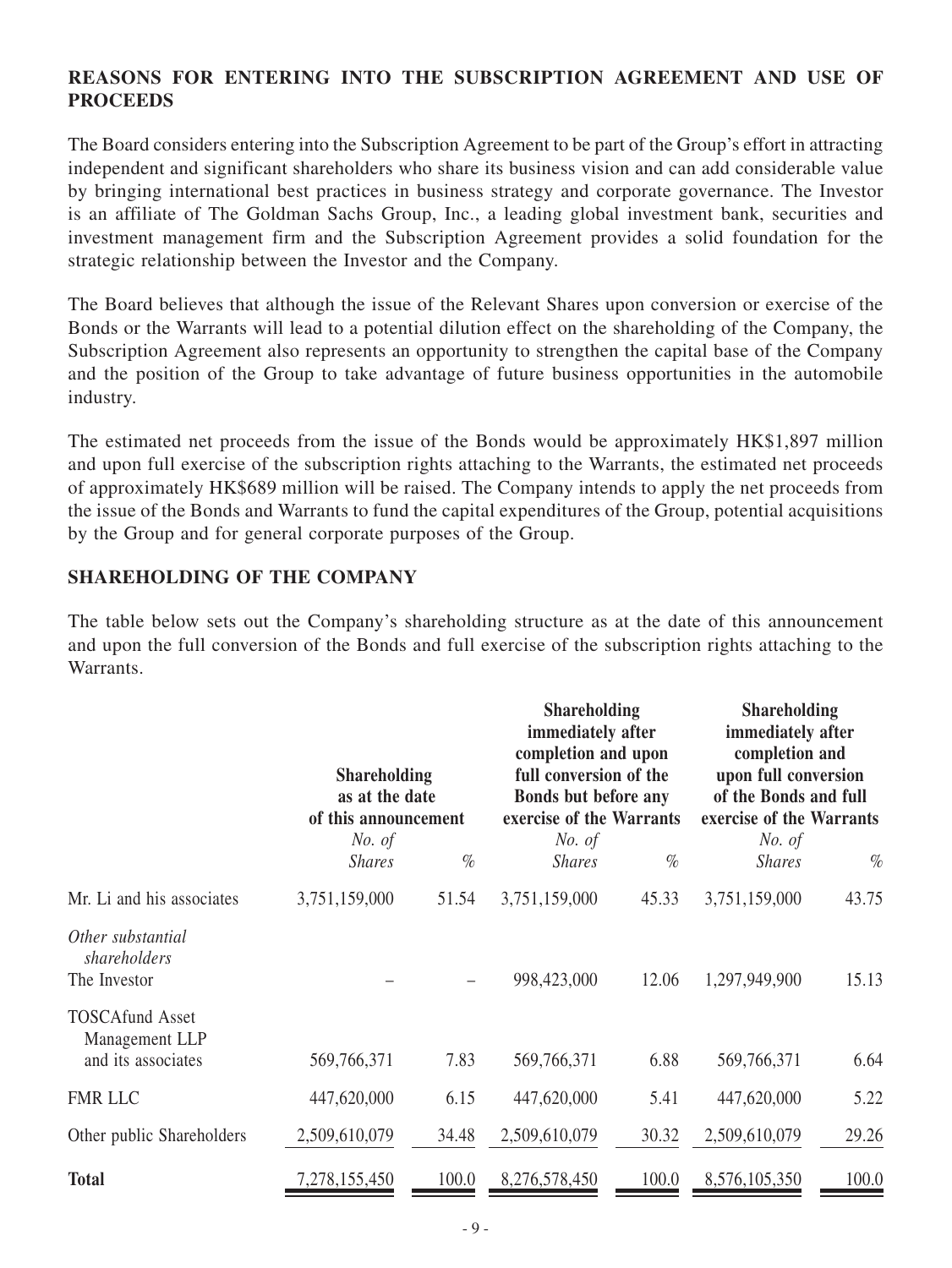The Company will promptly notify the Stock Exchange if it becomes aware of any dealings in the Bonds and the Warrants by any connected person (as defined in the Listing Rules) of the Company.

# **CAPITAL-RAISING ACTIVITIES DURING the PAST 12 MONTHS**

Apart from the capital raising activities mentioned below, the Company has not carried out other capital raising activities during the 12 months immediately preceding the date of this announcement. The actual use of proceeds of approximately HK\$750 million raised by the Company from the capital raising activities during the 12 months immediately preceding the date of this announcement are summarized below, which is in line with the intended use of proceeds as disclosed in the relevant announcements of the Company:

| Date of<br>announcement | Capital<br><b>Raising Activity</b> | <b>Net</b><br><b>Proceeds Raised</b><br>$(HK\$ | <b>Intended</b><br>use of proceeds                                              | <b>Actual</b><br><b>Use of Proceeds</b><br>$(HK\$                                                                                                                                                  |
|-------------------------|------------------------------------|------------------------------------------------|---------------------------------------------------------------------------------|----------------------------------------------------------------------------------------------------------------------------------------------------------------------------------------------------|
| 20 May 2009             | Top-up placing                     | 750 million                                    | For existing<br>and future<br>acquisitions<br>and as general<br>working capital | Approximately 334<br>million was used for<br>the acquisition of<br>DSI business and its<br>business assets and the<br>remaining 416 million<br>was used for the<br>working capital of the<br>Group |

## **GENERAL**

The Group is principally engaged in the manufacturing and trading of automobiles, automobile parts and related automobile components, and investment holding.

**As the Subscription Agreement may or may not complete, Shareholders and prospective investors are advised to exercise caution when dealing in the Shares.**

## **SUSPENSION AND RESUMPTION OF TRADING IN SHARES**

Trading in the Shares was suspended at the request of the Company with effect from 9:30 a.m. on 16 September 2009, pending the release of this announcement. The Company has applied for resumption of trading in the Shares with effect from 9:30 a.m. on 23 September 2009.

#### **DEFINITIONS**

| "associate" | has the meaning given to it under the Listing Rules; |
|-------------|------------------------------------------------------|
| "Board"     | the board of Directors;                              |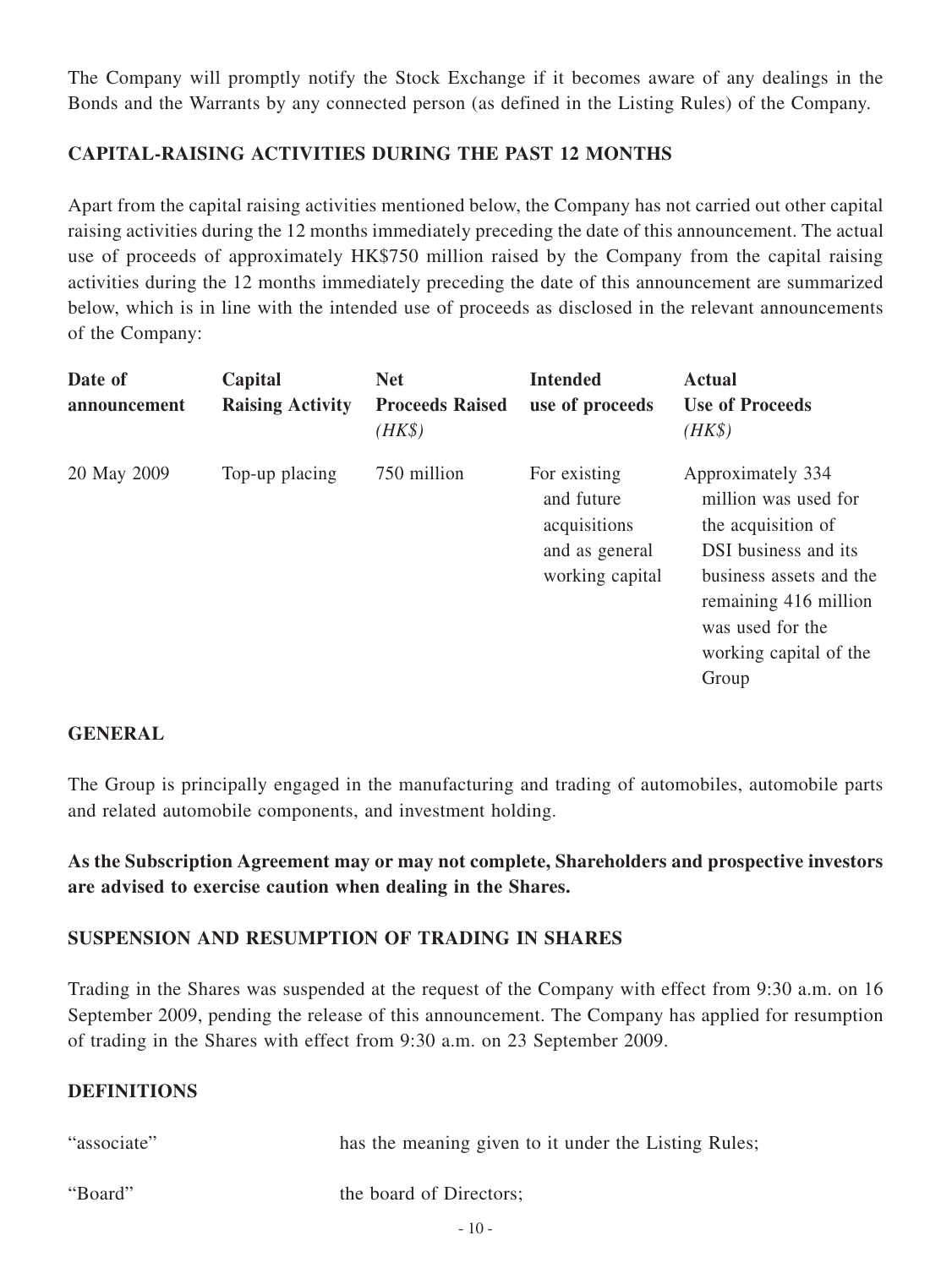| "Bondholders"             | holders of the Bonds;                                                                                                                                                                                                                                                                                                                                                                                                                                                                                            |
|---------------------------|------------------------------------------------------------------------------------------------------------------------------------------------------------------------------------------------------------------------------------------------------------------------------------------------------------------------------------------------------------------------------------------------------------------------------------------------------------------------------------------------------------------|
| "Bonds"                   | the 3% convertible bonds due 2014 in the aggregate principal amount<br>of HK\$1,897 million to be issued by the Company;                                                                                                                                                                                                                                                                                                                                                                                         |
| "Bond Instrument"         | the instrument constituting the Bonds;                                                                                                                                                                                                                                                                                                                                                                                                                                                                           |
| "Business Day"            | in relation to any place, a day other than a Saturday or Sunday on<br>which commercial banks are open for business in such place (and if<br>no place is mentioned, in New York and Hong Kong);                                                                                                                                                                                                                                                                                                                   |
| "Change of Control"       | occurs when a Controlling Shareholder ceases to own and control,<br>directly or indirectly, at least 30% of the issued Shares of the Company<br>(including the right to control the exercise, at its discretion, of the<br>votes attaching to such Shares and to receive and retain the economic<br>benefit arising in respect of such Shares) and such Shares are owned<br>by the Controlling Shareholder free and clear of all liens, charges,<br>encumbrances, security interests or claims of third parties; |
| "Closed Period"           | the period during which the Bondholder(s) may not require the transfer<br>of a Bond to be registered;                                                                                                                                                                                                                                                                                                                                                                                                            |
| "Company"                 | Geely Automobile Holdings Limited, a company incorporated in the<br>Cayman Islands with limited liability, the Shares of which are listed<br>on the main board of the Stock Exchange;                                                                                                                                                                                                                                                                                                                            |
| "Conditions Precedent"    | the conditions precedent set out in the paragraph headed "Conditions"<br>Precedent" of this announcement;                                                                                                                                                                                                                                                                                                                                                                                                        |
| "connected person"        | has the meaning ascribed to it under the Listing Rules;                                                                                                                                                                                                                                                                                                                                                                                                                                                          |
| "Controlling Shareholder" | each of Proper Glory Holding Inc., a company incorporated in the<br>British Virgin Islands with limited liability, and Mr. Li;                                                                                                                                                                                                                                                                                                                                                                                   |
| "Conversion Shares"       | new Shares to be issued upon conversion of the Bonds;                                                                                                                                                                                                                                                                                                                                                                                                                                                            |
| "Directors"               | the directors of the Company;                                                                                                                                                                                                                                                                                                                                                                                                                                                                                    |
| "Group"                   | the Company and its subsidiaries;                                                                                                                                                                                                                                                                                                                                                                                                                                                                                |
| "НК\$"                    | Hong Kong dollar, the lawful currency of Hong Kong;                                                                                                                                                                                                                                                                                                                                                                                                                                                              |
| "Hong Kong"               | the Hong Kong Special Administrative Region of the PRC;                                                                                                                                                                                                                                                                                                                                                                                                                                                          |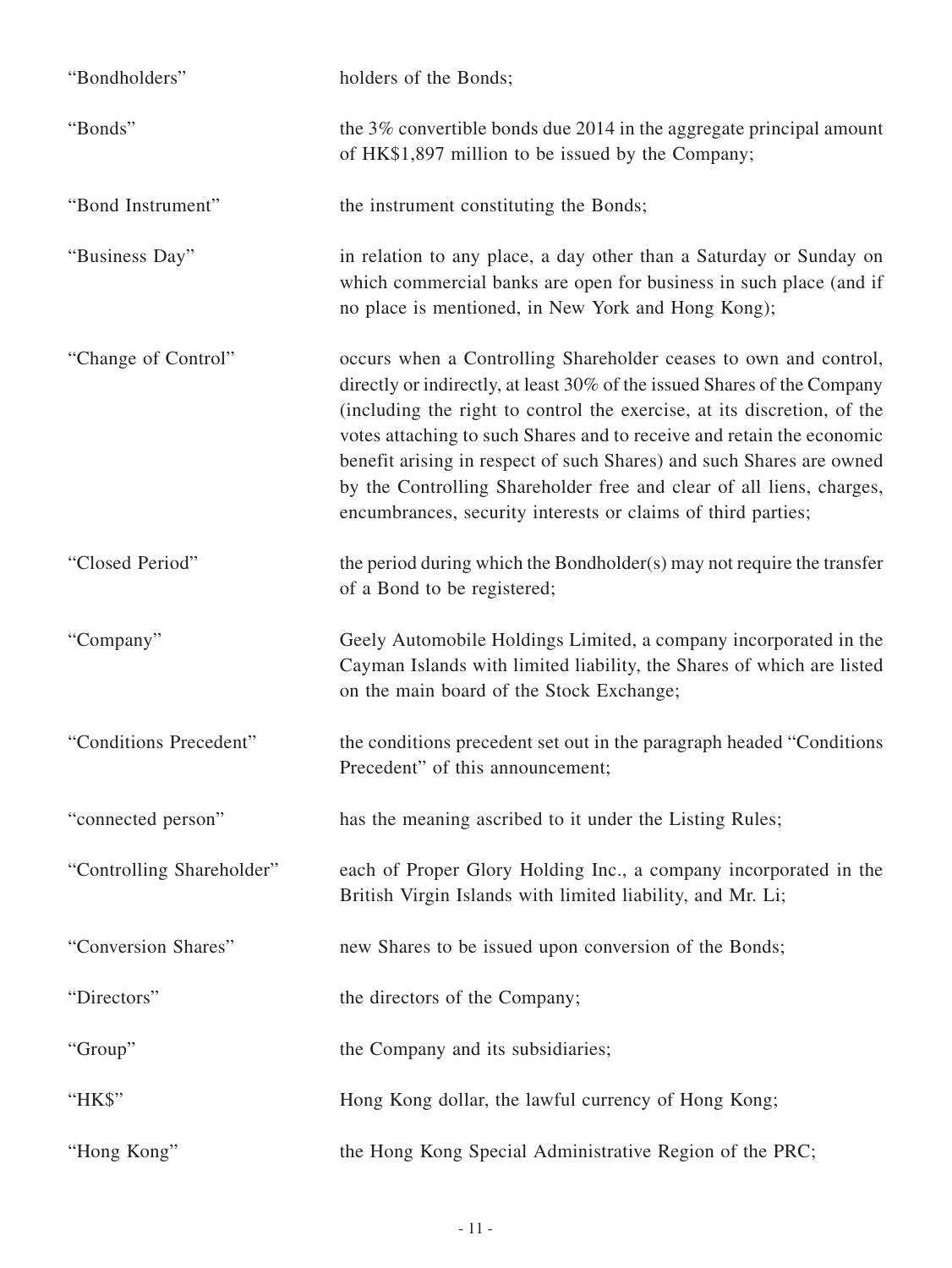| "Investor"                | GS Capital Partners VI Fund L.P., a limited partnership incorporated<br>in Delaware;                                                                                                                                 |
|---------------------------|----------------------------------------------------------------------------------------------------------------------------------------------------------------------------------------------------------------------|
| "Subscription Agreement"  | the conditional agreement entered into between the Company and<br>the Investor dated 22 September 2009, regarding the subscription<br>by the Investor and the issue by the Company of the Bonds and the<br>Warrants; |
| "Last Trading Day"        | 15 September 2009, being the last full trading day immediately before<br>the suspension of trading in the Shares pending the release of this<br>announcement;                                                        |
| "Listing Rules"           | the Rules Governing the Listing of Securities on the Stock<br>Exchange;                                                                                                                                              |
| "Mr. Li"                  | Mr. Li Shu Fu, a Director holding 51.54% interest in the issued share<br>capital of the Company as at the date of this announcement;                                                                                 |
| "PRC"                     | the People's Republic of China;                                                                                                                                                                                      |
| "Relevant Shares"         | the Conversion Shares and the Warrant Exercise Shares;                                                                                                                                                               |
| "Shareholders"            | registered holders of Shares from time to time;                                                                                                                                                                      |
| "Share Option Scheme"     | the share option scheme of the Company adopted by the Shareholders<br>at the annual general meeting of the Company held on 31 May<br>2002;                                                                           |
| "Shares"                  | shares of HK\$0.02 each in the capital of the Company;                                                                                                                                                               |
| "Stock Exchange"          | The Stock Exchange of Hong Kong Limited;                                                                                                                                                                             |
| "trading day"             | the day on which the Stock Exchange is open for business;                                                                                                                                                            |
| "Warrant Exercise Shares" | new Shares to be issued upon the exercise of the subscription rights<br>attaching to the Warrants;                                                                                                                   |